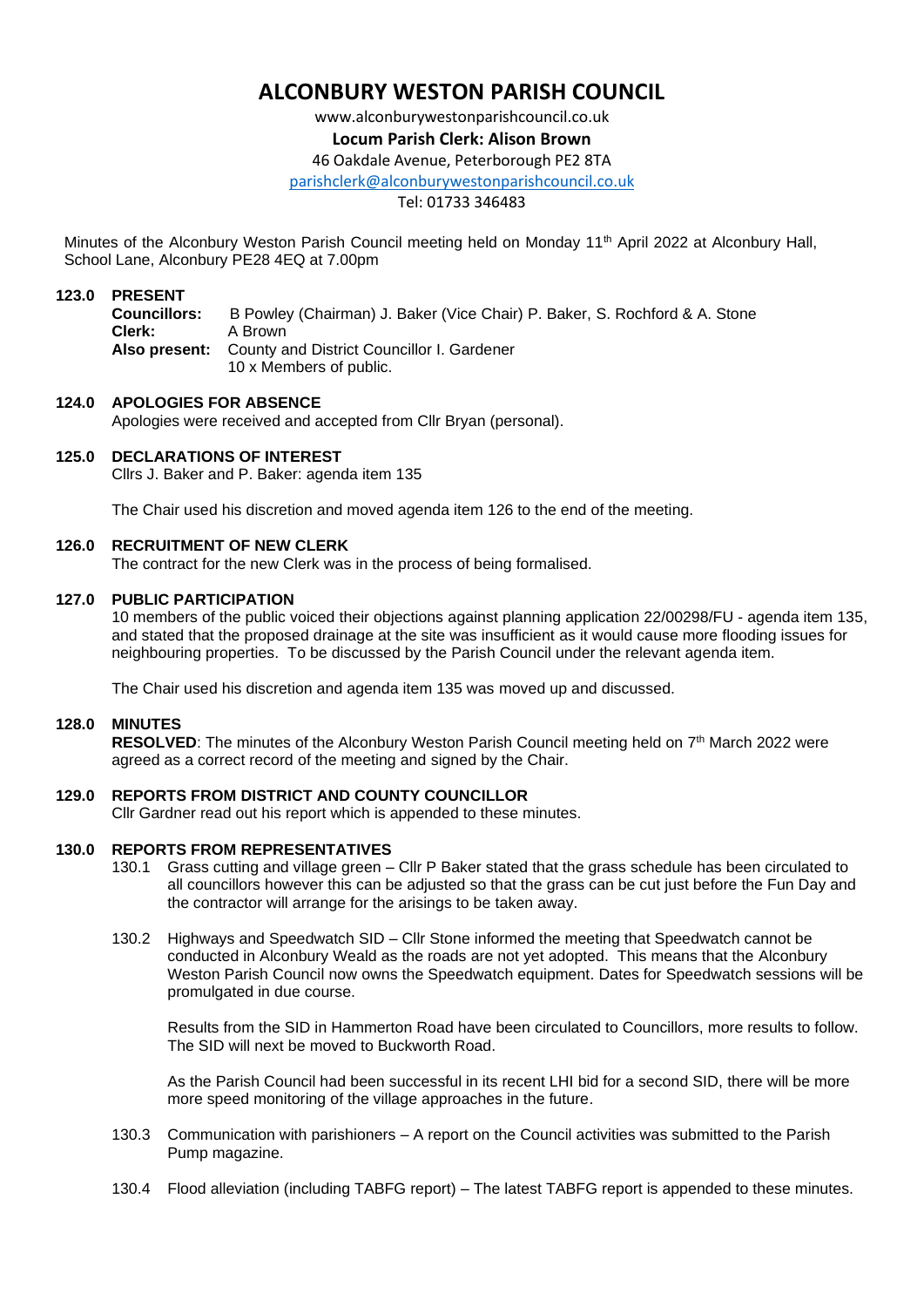130.5 Flood Emergency Planning – The proposal from CCC Highways that nominated members from the TABFG should hold a key allowing them to control the ford gate was discussed. Cllr P Baker stated that there are liability concerns which must be addressed and more information on the proposal is required. It was agreed that the Flood Group and Parish Council must be happy with the details of the arrangement before proceeding.

**RESOLVED:** The Parish Council will seek further details and clarification on the CCC Highways proposal for a Flood Group member to be a key holder for the ford gate.

- 130.6 Play Area and Planters Maintenance The play equipment has been cleaned.
- 130.7 Parish Paths and Trees Cllr P Baker stated he had spoken to the owner of the fallen tree which was reported at the last meeting and that it had been dealt with.

Cllr Powley asked the meeting if there had been any progress with formalising the status of the footway between Alconbury Weston and Alconbury. It was believed that Highways are responsible for a footway and that the digital map still needs to be updated to show its status as a footway accordingly. Cllr P Baker stated that he will chase this up. Cllr Gardener stated that he will check with Sharon Middleton at CCC Highways whether the footway is down for repair.

- 130.8 Alconbury Weald Parish Liaison Item to be removed from the agenda.
- 130.9 Wooley Hill Wind Farm Grant Body Cllr Stone reported that she had attended the recent meeting and had circulated the minutes to everyone. Not everyone applying for grants had been successful. Cllr Stone stated that she had not yet progressed with the enclosed dog exercise area idea but had discussed it with Cllr J Baker.
- 130.10 No other actions required as a result of the above reports.

#### **131.0 VEHICLE PARKING ON SPRINGFIELD ROAD**

Cllr Stone reported that the issue had been resolved.

#### **132.0 QUEENS PLATINUM JUBILEE 2022**

It was noted that the Alconbury Sports and Social club have many events and activities planned for the Jubilee weekend and that they had done a leaflet drop. It was agreed to remove this item from the Council's agenda.

Cllr Stone reported that the memorial tree which she had planted was looking good and that she was watering it. She is still looking into the purchase of a commemorative plaque for the tree.

#### **133.0 TOUR OF CAMBRIDGESHIRE CYCLE RACE**

Cllr J Baker stated that the cycle race had been put back to the weekend after the Jubilee weekend. The organisers of the tour will provide all Parish Councils details of how much money was raised and who will benefit from it. The cycle race was expected to pass through the village between 10.00 hrs and 12.30 hrs, but the accompanying Village Fun Day would continue for as long as a quorum of attendees remained present. The next Fun Day meeting is on Monday,18th April, and Cllr J Baker will provide an update. It was suggested that the Floodmobile could be set up at the Fun Day. Cllr J Baker agreed to raise this at the next flood group meeting.

# **134.0 PARISH COUNCIL ELECTIONS 5TH MAY 2022**

All Election Notices were posted and Notice of Applicants nominated to the new Council.

# **135.0 PLANNING**

**22/00298/FU:** Erection of a single building providing for 3no. dwellings, interlinked by open cartlodge style garaging. Replace the existing range of vacant commercial stables, extensive concrete yard, freestanding storage units, associated manege and paraphernalia such as flood lighting. Stables Hamerton Road Alconbury Weston

**RESOLVED:** To refuse the application and refer to the Development Management Committee for the following reasons:

Planning App 22/00298/FUL, referred to below as Tranche2, needs to be considered in conjunction with planning app 18/01940/FUL, referred to below as Tranche 1, as amended by planning app 22/00145/S73.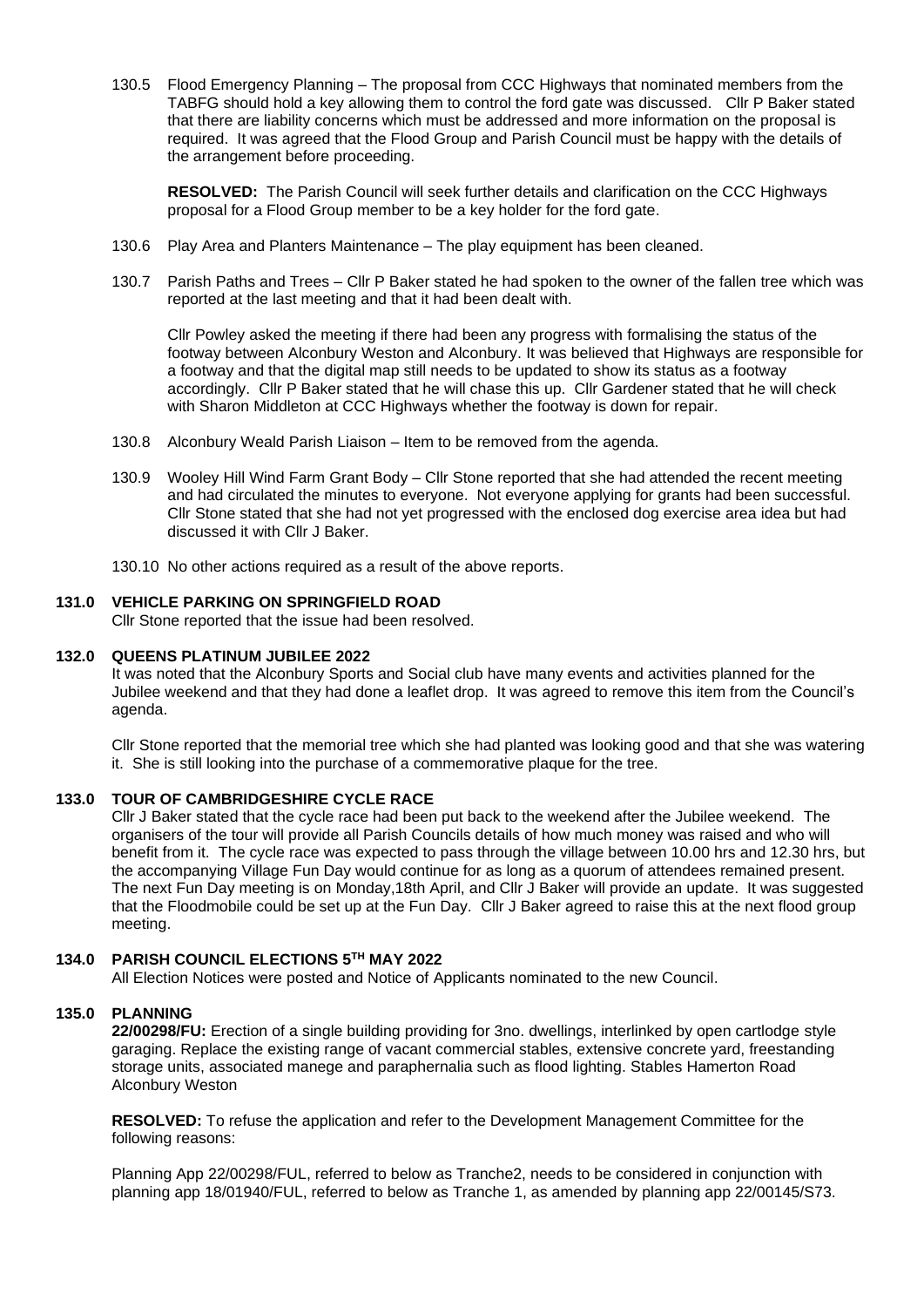The key issue concerns flooding. The Tranche 1 application envisaged a drainage system involving a catchment under an approach road with a permeable surface. So far, there is no evidence of construction of such a catchment and the Tranche 2 application shows its drainage arrangements feeding onto the same approach road which is now labelled as having a tarmac surface - presumably non-permeable.

Although the Tranche 2 drainage proposals appear satisfactory to the point of controlled discharge from that site, they cannot be judged in isolation of the Tranche 1 implementation, detailed plans for which have still not been seen by the Parish Council - despite a request for such in response to the Tranche 1 amendment proposal.

The success of flood prevention measures for both tranches is also dependent on ongoing maintenance, the responsibility for, and enforcement arrangements for, are not clear.

The Tranche 1 proposal also made provision for overflow parking on part of what is now included in the Tranche 2 site; that provision now seems to have been taken out, so risking overflow parking onto Hamerton Road near a dangerous corner.

More detail needs to be put forward on drainage arrangements for Tranche 1 and for clarification of the overflow parking arrangements.

#### **136.0 ORDERS FOR PAYMENT**

Payments ratified made between meetings: March 2022

| 1. Salary incl. PAYE - A Benfield           | £75.01  |
|---------------------------------------------|---------|
| 2. HMRC                                     | £49.60  |
| 3. SR Howell & Co - payroll services        | £60.00  |
| 4. ASKIT - Annual email subscription        | £55.44  |
| 5. Wild Blessings - Play equipment cleaning | £550.00 |
| 6. Alconbury Hall - room booking            | £13.75  |
| 7. CAPALC - affiliation fee & DPO 2022/23   | £380.68 |
| 8. CAPALC - Locum Clerk service             | £659.25 |
| 9. Unity Trust Bank service charge          | £18.00  |
|                                             |         |
| for navmant Anril 2022.                     |         |

Orders for payment April 2022:

- 1. Drax Ltd Street lighting January 2022 (DD) £9.79
- 2. Drax Ltd Street lighting February 2022 (DD) £18.66
- 3. Salary backpay award incl. PAYE–C Copley £16.94
- 4. Beam grass cutting **EXALL** 285.00
- 5. askIT Webhosting annual subscription £249.60

**RESOLVED**: That the above orders be agreed for payment

# **137.0 BANK RECONCILIATION AND MONIES RECEIVED**

137.1 **RESOLVED:** That the bank reconciliation be confirmed as correct. Monies received – Nil.

- 137.2 **RESOLVED:** Expenditure against budget was reviewed.
- 137.3 **RESOLVED:** Internal audit to be carried out by Evolve Tax & Accountancy, Chatteris.
- 137.4 **RESOLVED:** Ratified update of banking details remove Ms A Benfield as administrator and replace with new Clerk details
- 137.5 The Clerk confirmed the HDC precept 2022-23 payment as £16,500. Band D charge £55.56.

# **138.0 MATTERS FOR INFORMATION**

Cllr Gardener stated that CCC are looking at how funds will be administered for putting in 20 mph limits. An Officer will come out to the Parish and look at which roads are suitable. It was suggested that a notice is put up in the noticeboards asking residents for their comments on this matter.

Cllr J Baker stated that CIL money will soon be available to the Parish Council and that residents should be asked what they would like it spent on. CAPALC should be asked to advise as to how this money can be spent. Agenda item at next meeting.

All polices need addressing and reviewing. Agenda item at next meeting.

# **139.0 DATE AND TIME OF NEXT MEETING**

Monday 9<sup>th</sup> May 2022 at 7.00 pm in the Memorial Hall, Alconbury. This will be the Annual Meeting of the Parish Council which will be preceded by the Annual Parish meeting.